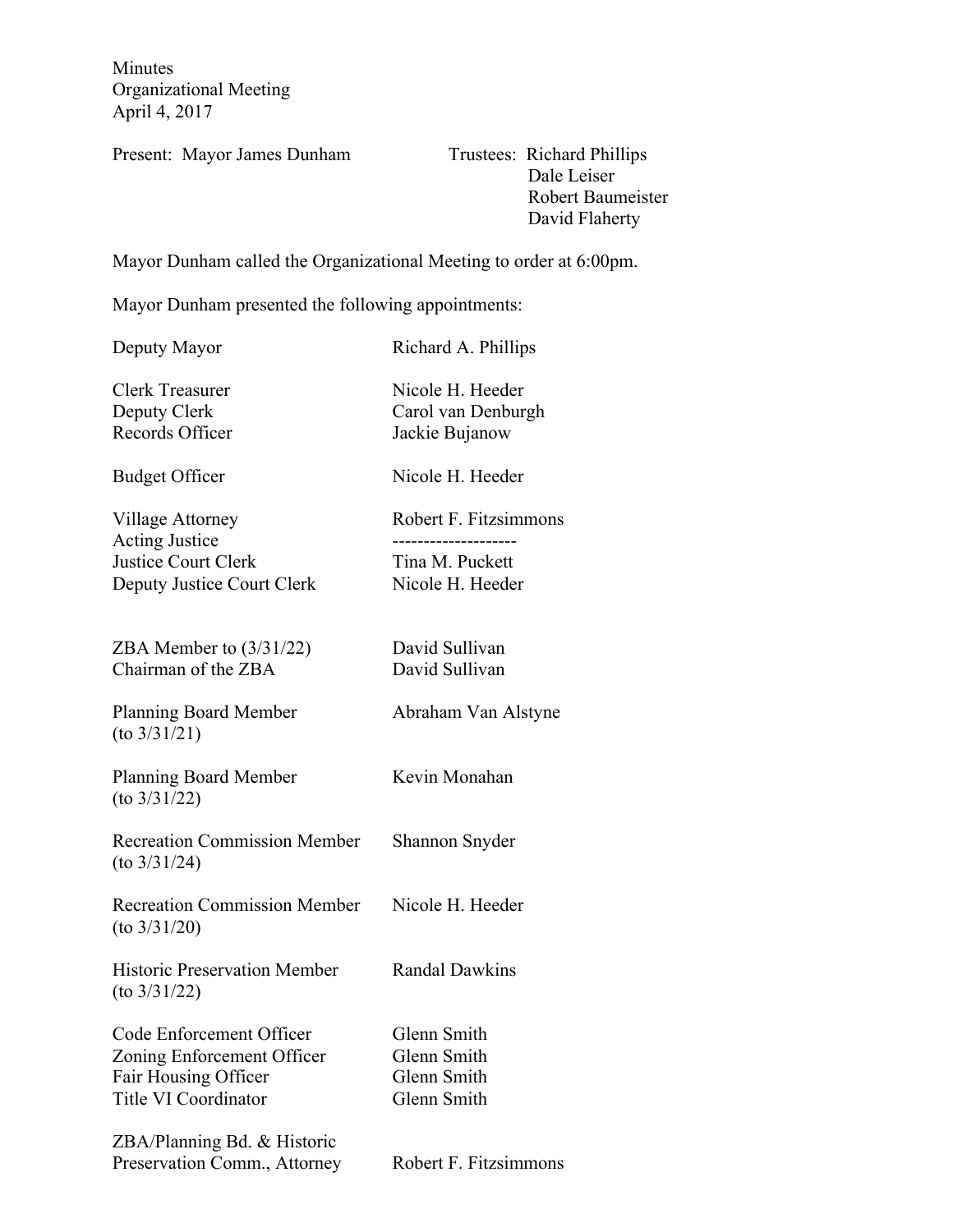| <b>Economic Development Director</b>                                           | Renee Shur                                                                                                                                                                                                                                                                                                                                                          |
|--------------------------------------------------------------------------------|---------------------------------------------------------------------------------------------------------------------------------------------------------------------------------------------------------------------------------------------------------------------------------------------------------------------------------------------------------------------|
| Village Historian                                                              | Ruth Piwonka                                                                                                                                                                                                                                                                                                                                                        |
| Fire Department Engineer                                                       | Peter Hunter                                                                                                                                                                                                                                                                                                                                                        |
| Depository                                                                     | National Union Bank of Kinderhook<br>with maximum amount allowable on<br>deposit \$2 million                                                                                                                                                                                                                                                                        |
| <b>Official Newspaper</b>                                                      | Hudson Register Star                                                                                                                                                                                                                                                                                                                                                |
| <b>Regular Monthly Meetings</b>                                                | Second Wednesday of each month                                                                                                                                                                                                                                                                                                                                      |
| Mileage Allowance                                                              | 53.5 cents per mile                                                                                                                                                                                                                                                                                                                                                 |
| Member of Board of Directors<br>Kinderhook Ambulance Protection<br>District #1 | Richard A. Phillips                                                                                                                                                                                                                                                                                                                                                 |
| Committee Appointments:                                                        |                                                                                                                                                                                                                                                                                                                                                                     |
| Mayor Dunham                                                                   | Personnel<br><b>Streets Projects</b><br><b>Street Maintenance/Cleaning</b><br>Village Parking Lot<br>Drainage<br><b>Shade Trees</b><br>Representative on Town of Kinderhook Trails Committee<br>Representative on Town or Kinderhook<br><b>Economic Development Committee</b><br>Liaison to Historic Preservation Commission<br>Title VI<br><b>Safety Committee</b> |
| Trustee Phillips, Deputy Mayor                                                 | Fire Commissioner<br>Liaison to Town Board<br>Liaison to Planning Board<br><b>Sexual Harassment Committee</b><br>Liaison to Climate Smart Task Force<br>Village Hall<br>Insurance<br>Chairman of Safety Committee<br>Liaison to Greenway Council & Hudson<br>River Heritage<br>Representative on Joint Emergency<br><b>Planning Committee</b><br>Grants             |
| <b>Trustee Leiser</b>                                                          | Water Commissioner<br>Sewer Commissioner                                                                                                                                                                                                                                                                                                                            |